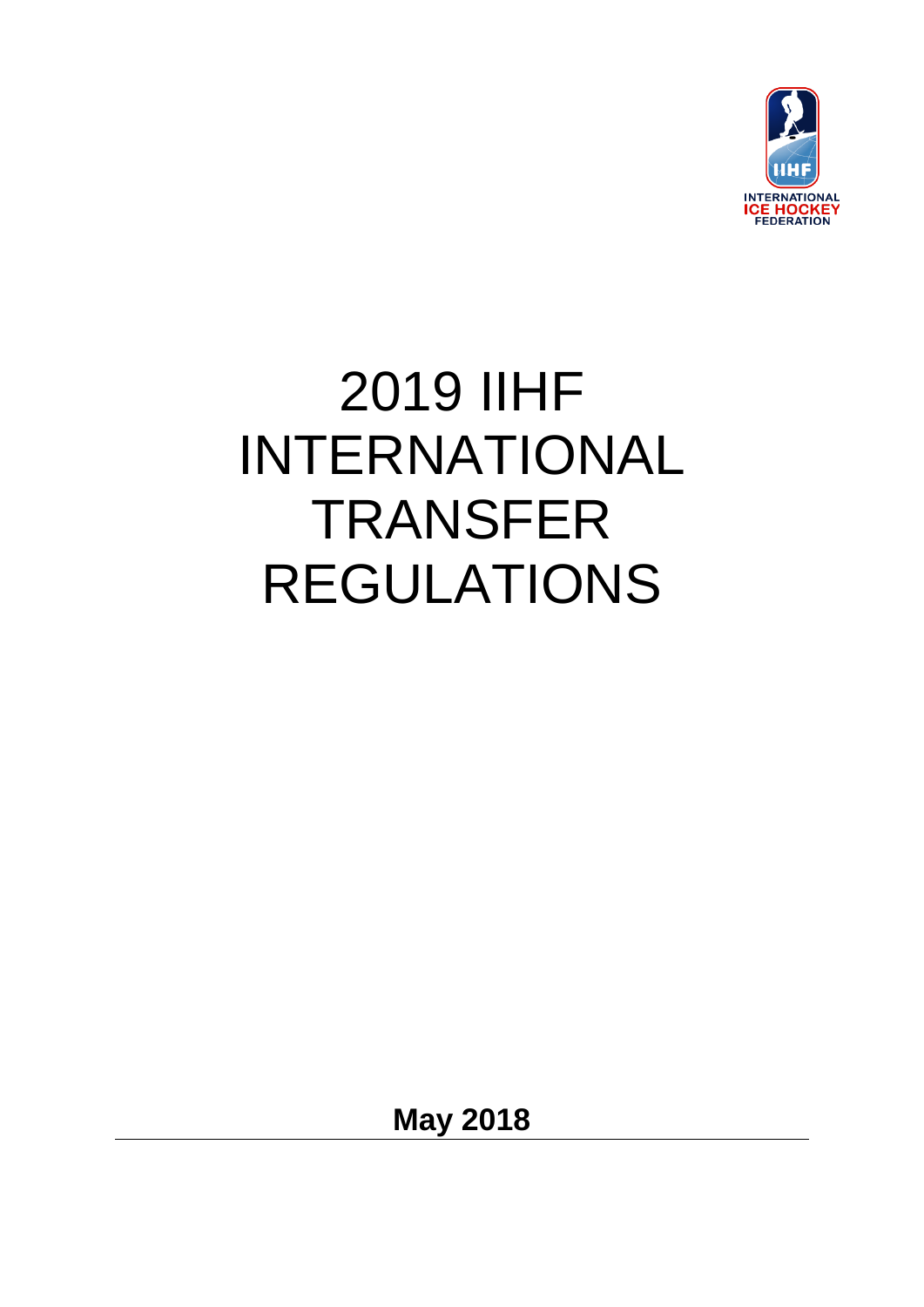# **IIHF INTERNATIONAL TRANSFER REGULATIONS**

#### **Preface**

The IIHF has produced and distributed the International Transfer Regulations to all IIHF member national associations to direct and guide the membership in the regulations and operation of our universally accepted and approved international player transfer program.

The principles for the international transfer of players are included in the IIHF Bylaws. The IIHF player transfer system uses an IIHF online system to operate this program. The goal of the program is to maintain the worldwide good order of the sport and to protect club teams and players alike. The IIHF online transfer system is a service provided to member national associations and performs a key role in the IIHF player eligibility responsibilities for participation in IIHF Championships or Olympic Winter Games competitions.

The contents of the IIHF International Transfer Regulations have been updated following the 2018 Annual Congress held in Copenhagen, Germany. The contents of the 2019 IIHF International Transfer Regulations supersede any and all previous printings of these regulations.

Therefore, we are pleased to present this current issue to all IIHF member national associations, providing the membership with the regulations that govern the player transfer program. In addition, the IIHF has developed Guidelines and instructions to effectively operate the online transfer system, which shall be published annually and available on the IIHF intranet. We trust that the contents contained within this document will provide the necessary regulations for our member national associations, their teams and their players to operate and compete in a fair and business-like manner.

Regulations pertaining to the organization of the technical components of an IIHF Championship, for sport, discipline, medical, doping control and the actual playing rules can be found in the respective rule and regulation documents of the IIHF. Please contact the IIHF Office directly for any clarification on any of the attached, or for questions on topics not covered in this publication.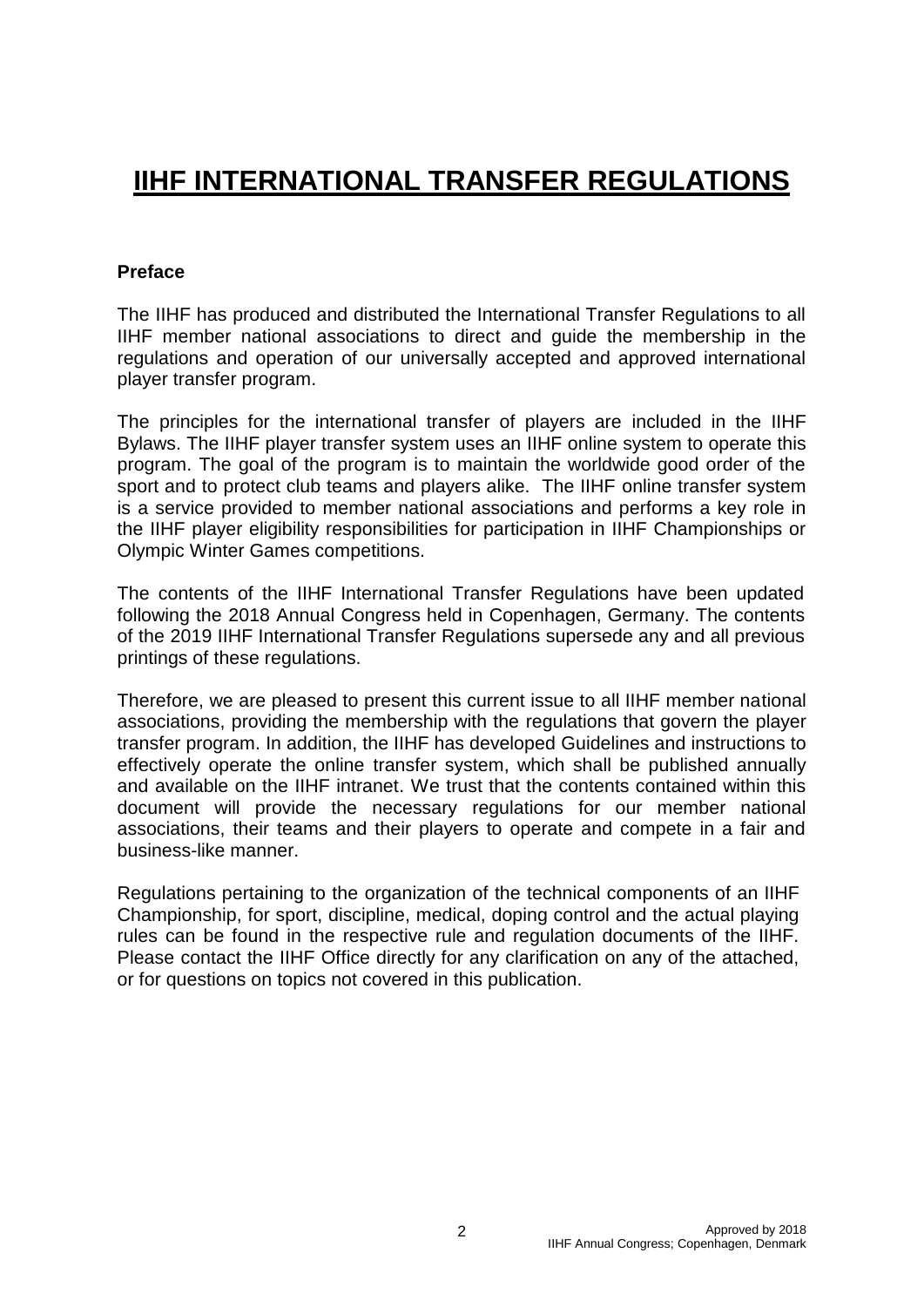# **I The International Transfer**

### **1. Definitions**

The following terms shall have the following meanings in these Regulations:

- a) "Contract" a Professional Player Contract and/or an Education Agreement
- b) "Current MNA" the MNA in which the Player is currently registered or, if the Player is not currently registered, the Player's Home MNA;
- c) "Deadline" seven (7) days after the date that a Transfer request notice is issued to the Player's Current MNA by the System, or any extension of that period under Article 3.2;
- d) "Education Agreement" education/hockey school/amateur ice hockey contract (all other Ice Hockey Agreements besides a Professional Player Contract)
- e) "Guidelines" the On-Line Transfer System Guidelines;
- f) "Hockey Competition" an organized hockey activity that leads to a champion being named;
- g) "Home MNA" the MNA in the Player's country of birth or, if the Player has been granted an unlimited Transfer, the MNA that the Player joined through that Transfer;
- h) "IIHF" the International Ice Hockey Federation;
- i) "MNA" a Member National Association of the International Ice Hockey Federation;
- j) "New MNA" the MNA that a Player is requesting a Transfer to;
- k) "Non-Member Organization" a hockey team, league, or other organization that is not part of the International Ice Hockey Federation;
- l) "Player" either a male or female ice hockey player;
- m) "Professional Player Contract" a written agreement of a specific duration between a Player and an ice hockey club, signed by both parties, according to which the Player is compensated more for his ice hockey Player activity (games and/or training sessions) than the expenses he directly incurs to play ice hockey;
- n) "Regulations" these International Transfer Regulations;
- o) "System" the On-Line Transfer System;
- p) "Transfer" an International Transfer.

#### **2 General Information**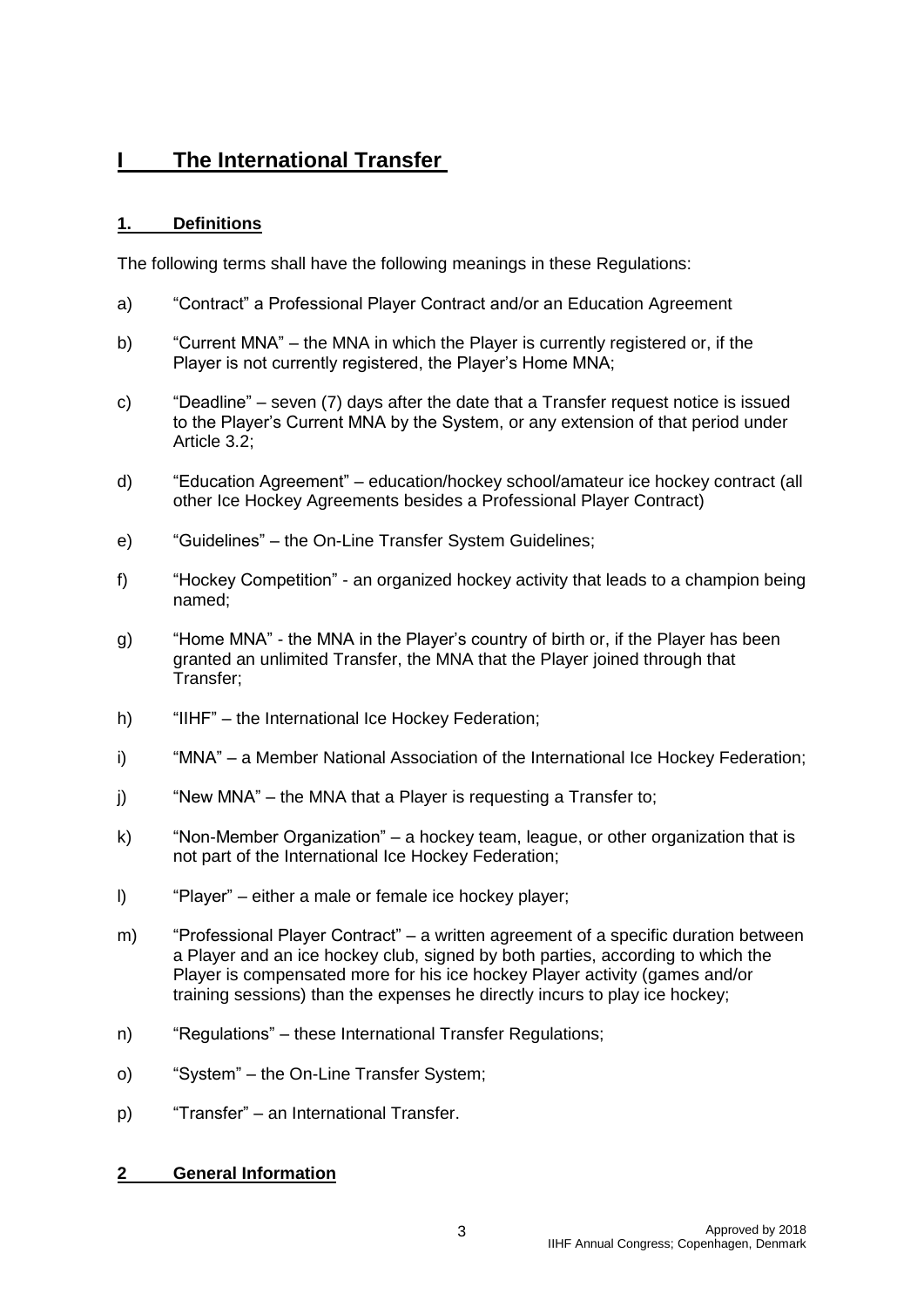- 2.1 Any Player who wishes to participate in a Hockey Competition under the jurisdiction of a MNA other than their Current MNA is required to obtain a Transfer.
- 2.2 All Transfer requests shall be made and processed using the System and the procedures described in the Guidelines.
- 2.3 Every MNA shall organize its internal Transfer procedures by issuing regulations. A MNA's internal regulations shall not contradict these Regulations.

#### **3 The Transfer Procedure**

3.1 The MNA of any club wishing to register a Player who requires a Transfer shall submit an on-line Transfer request to the Player's Current MNA via the System.

#### **Transfer Approval**

- 3.2 The Player's Current MNA shall either approve or refuse the Transfer before the Deadline lapses. The IIHF may extend the Deadline upon request from the Current MNA prior to the Deadline lapsing, if the IIHF is satisfied that there are reasonable grounds for the request.
- 3.3 If the Transfer is not approved or refused before the Deadline lapses, the Transfer will automatically be approved.
- 3.4 A Transfer is officially approved on the date the New MNA receives a Transfer confirmation from the System. A Player is under the jurisdiction of the New MNA from the date the Transfer is approved. A Player may only start to play for his new club when the Transfer is approved, and must immediately cease playing for his former club as of the date the transfer is approved.

#### **Transfer Refusal**

- 3.5 The Current MNA may only refuse the Transfer if:
	- 1) the Player has an existing Professional Player Contract with a club in the Current MNA;
	- 2) the Player wishing to Transfer has not fulfilled his contractual obligations to his former club (all contractual obligations other than those in accordance with  $3.5(1)$ ;
	- 3) the Player has not fulfilled financial commitments to his former club such as debts or has not returned the club's equipment; or
	- 4) a material reason exists between the two clubs regarding the Transfer other than issues concerning compensation (an example of a material reason is the existence of a confirmed suspension or pending disciplinary proceeding by either the IIHF or by the Current MNA when such suspension is recognized by the IIHF).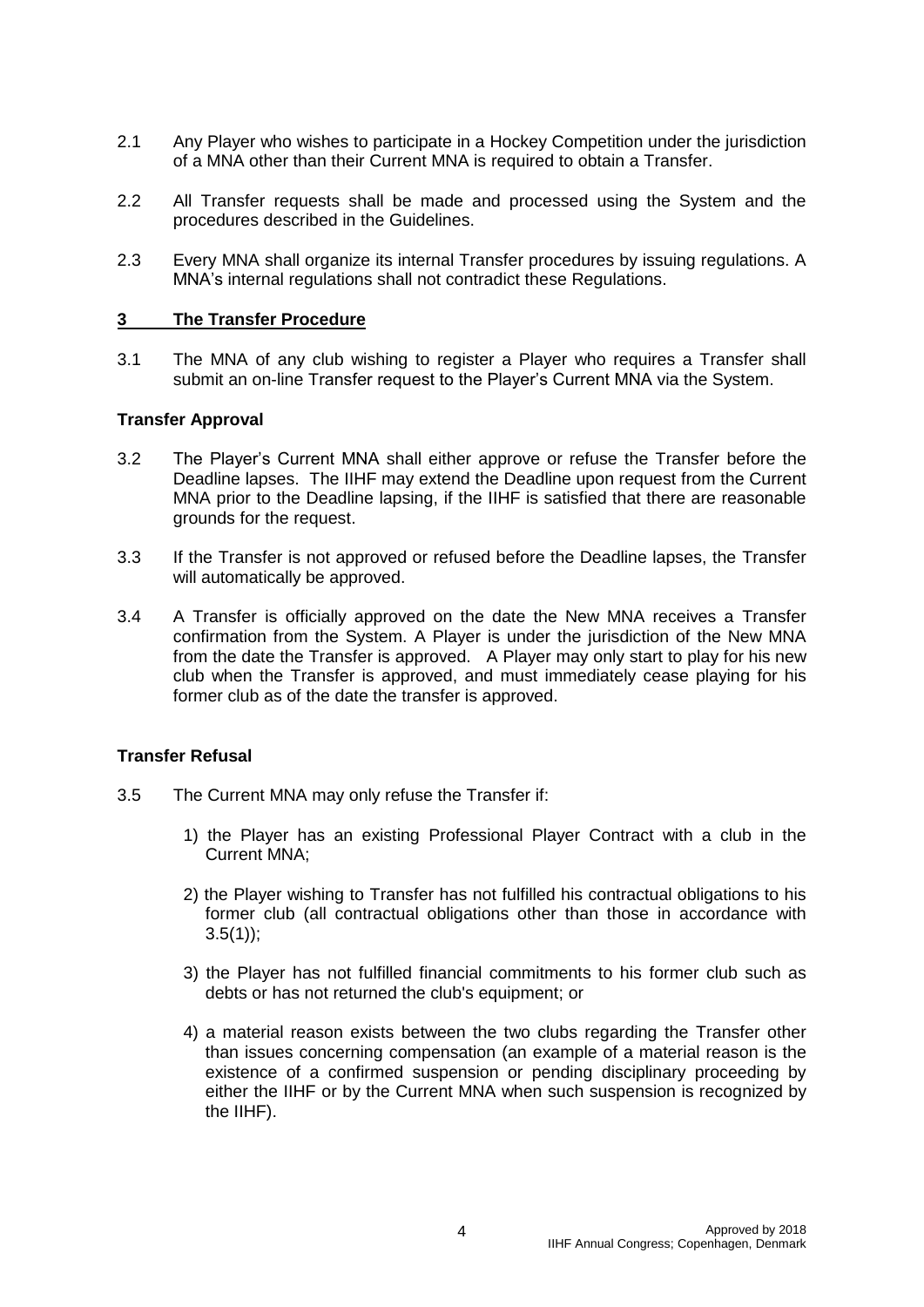If the Current MNA refuses the Transfer based on any of the grounds described above, it must specifically identify its reasons for the refusal, and shall upload all relevant evidence/documents to the System.



- 3.6 If the Transfer is refused, the New MNA shall receive a notice of the refusal via the System. The New MNA is responsible to inform the new club and the Player about the refusal.
- 3.7 A Player whose Transfer is refused may appeal that refusal using the procedure described in Part II of these Regulations.

#### **4 Limited and Unlimited Transfers**

4.1 Transfers may be limited or unlimited. A limited Transfer restricts the Player's playing rights to a specific MNA for a specific duration.

#### **Limited Transfers**

- 4.2 The new club and the Player shall negotiate and agree upon the duration of a limited Transfer. A limited Transfer must be for a period equal to the duration of the new Contract.
- 4.3 A new Transfer must be processed to extend a limited Transfer. If the aforementioned Transfer is extended in accordance with an option clause in a contract enabling one or both parties to extend the duration of that Contract, the limited Transfer fee does not apply. A limited Transfer can only be extended once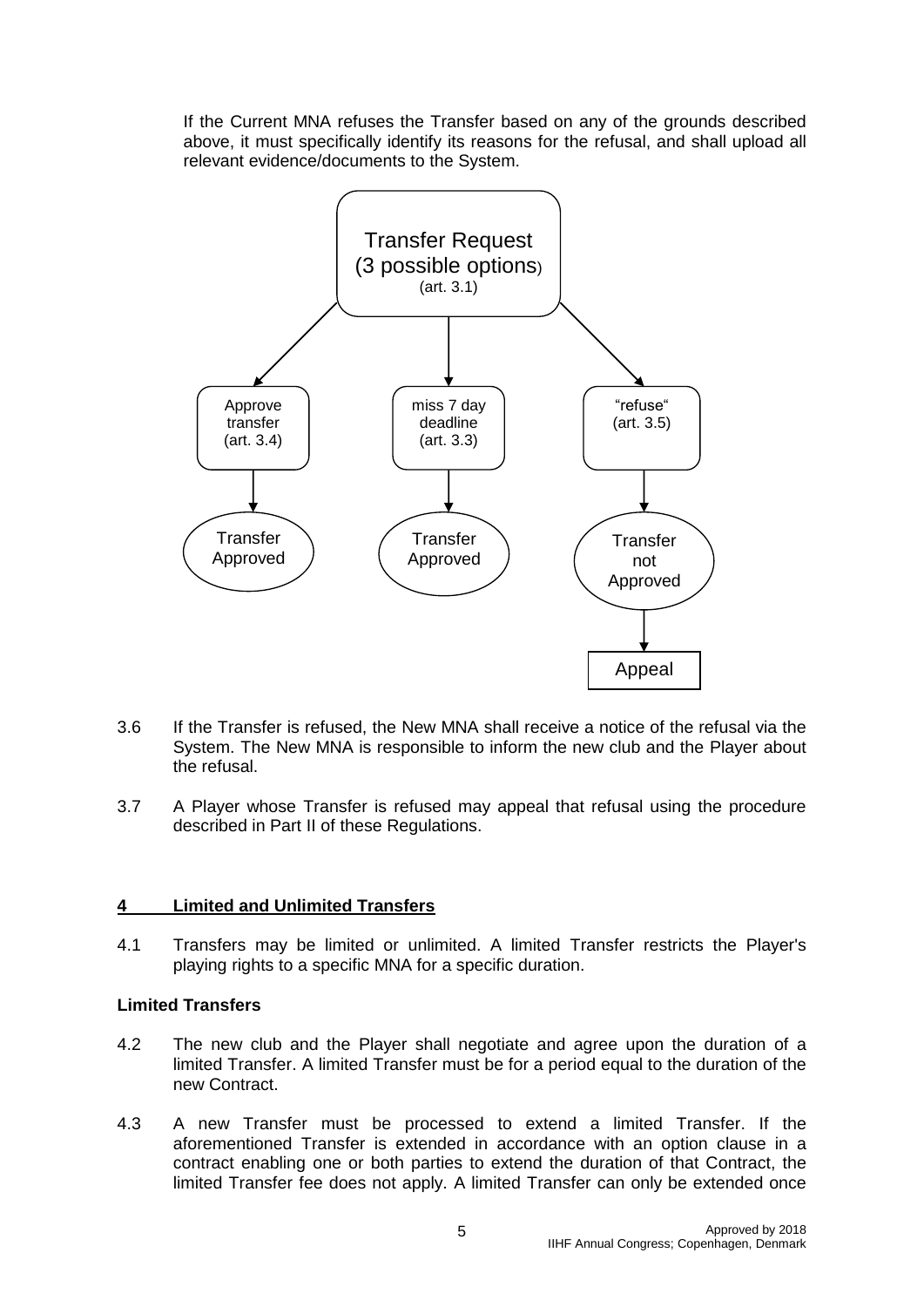in accordance with the original contract's option clause without incurring additional Transfers fees under this Article.

- 4.4 If a Player wishes to Transfer from his Current MNA to any other MNA, including his Home MNA, during the duration of his limited Transfer, a new Transfer is required. If the new MNA is not the Player's Home MNA, both the Current MNA and the Home MNA must approve the new limited Transfer. The duration of the new limited Transfer must be consistent with the duration of the new Contract.
- 4.5 A Player who has obtained a limited or unlimited Transfer and wishes to change the Transfer to unlimited or limited respectively, must process a new Transfer request, unless the request to change the limited or unlimited Transfer is received within two months of the approval of the original limited or unlimited Transfer.

#### **Unlimited Transfers**

4.6 A Player who wishes to Transfer his playing rights to a MNA other than his Home MNA permanently, must request an unlimited Transfer to his new MNA, and execute an Unlimited Transfer Request Form (UTR). Once the executed UTR is uploaded on the System, and the unlimited Transfer request has been approved, the Player becomes a full member of the New MNA and any future Transfers must be approved by his New "Home MNA".

#### **Transfer Deadlines**

4.7 The Transfer deadline for Northern Hemisphere MNAs is 23.59h (CET) on February 15 of the applicable season. The Transfer deadline for Southern Hemisphere MNAs is 23.59h (CET) on July 31 of the applicable season. Should the deadline date fall on a weekend; the deadline date will become 23.59h (CET) on the Monday immediately following the weekend. The IIHF must receive the Transfer approval within the System by the Transfer deadline. The IIHF may extend the February 15th deadline in a Winter Olympic year to enable Player movement after that event is complete.

#### **5 Transfer of Players Under 18 Years of Age**

5.1 A Player under 18 years of age is permitted to Transfer from one MNA to another utilizing the System. No Transfer fee shall apply for a Transfer completed before the Player's 18<sup>th</sup> birthday.

#### **6. Player Eligibility Application Assistance**

- 6.1 A Player who wishes to compete for a country in an international competition, but whose eligibility under the IIHF's Player Eligibility Rules (By-Law 406) is unclear and cannot be confirmed through the System, may apply to the IIHF for an eligibility ruling.
- 6.2 The application must contain the following documents translated into English where necessary, and including original signatures, dates and stamps:
	- Signed Affidavit from the MNA of the country that the Player wishes to compete for, confirming participation of the Player and specifying the exact dates of participation;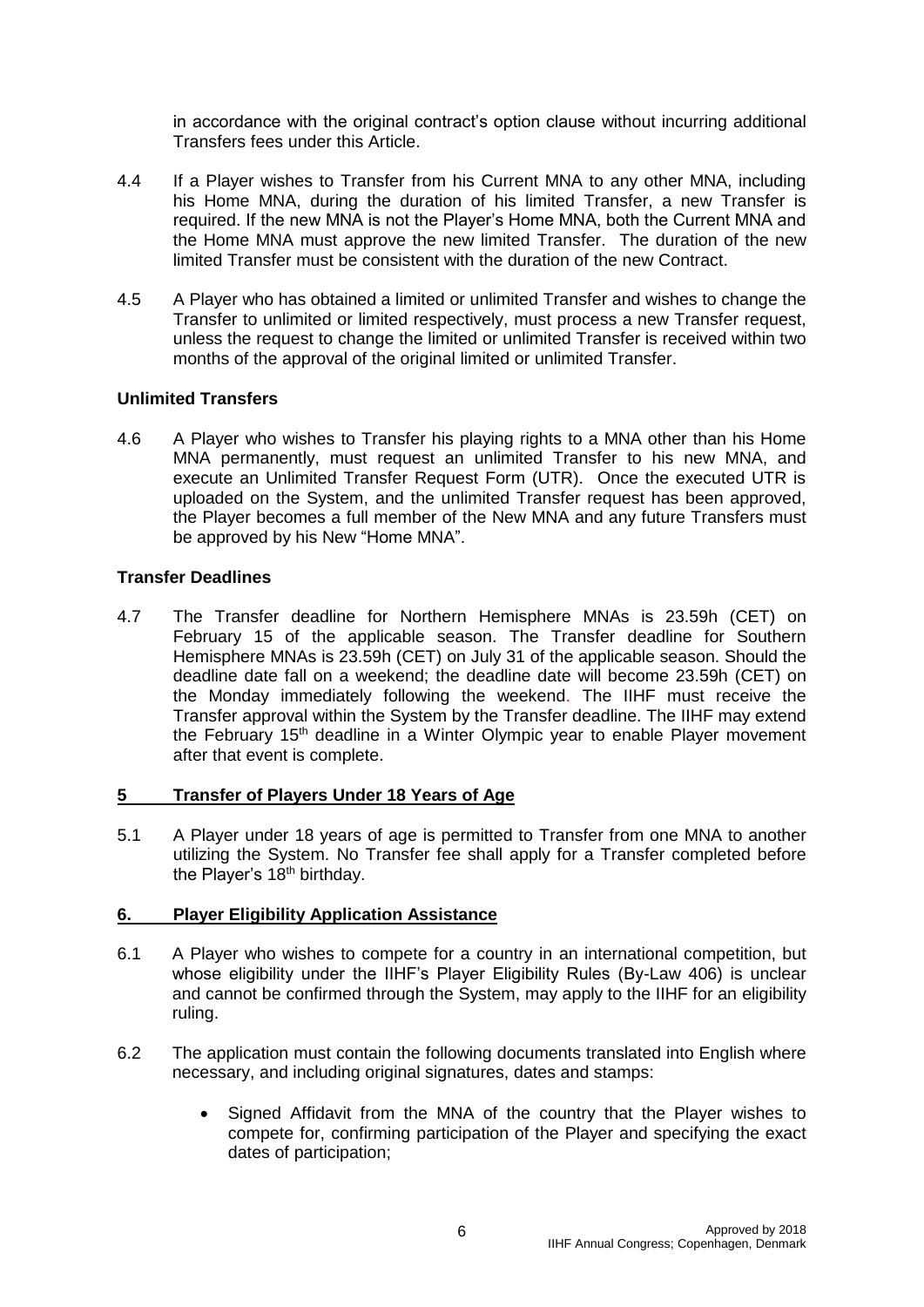- Signed Affidavit from any other MNA the IIHF deems relevant, confirming that the Player did not participate for any club in that MNA during the period in question (a MNA has seven days to provide the aforementioned Affidavit to the requesting MNA);
- Valid proof of residency for the period in question;
- Approved game sheets for the period in question; and
- Any other documentation requested by the IIHF for a particular application.
- 6.3 Any eligibility application must be submitted via the System at least four weeks before the competition in which the Player wishes to compete.

#### **7 Transfer of Players under Contract**

- 7.1 All MNAs, their leagues, and clubs must respect all existing and valid Contracts of Players playing in other MNAs or Non-Member Organizations.
- 7.2 A club wishing to contract the services of a Player who is at present under a Professional Player Contract with a club in another MNA or a Non-Member Organization shall be obliged, before commencing any negotiations with that Player, to inform his current club in writing of its interest, and to obtain that club's written permission to negotiate with the Player.
- 7.3 A Player may be Transferred during the term of his Contract from his Current MNA to a New MNA, for a limited period of time, provided that an agreement is reached between all three parties concerned (the releasing club, the Player and the receiving club), and a limited Transfer is requested and approved. During the period of such limited Transfer, the Player will be under the jurisdiction of the New MNA. After that limited Transfer expires, the Player shall return to his former club to continue his contractual obligations to that club. The Transfer procedure set in Article 3 and Article 4.4 shall be applicable.

#### **Tampering/Inducing Breach of Contract**

- 7.4 During the period of an existing Professional Player Contract, a Player shall not be approached by an official of any other club or league, or by any person on behalf of any other club or league, that is a member of another MNA or Non-Member Organization, with the goal of inducing the Player to breach his current Professional Player Contract and to join a new club or league.
- 7.5 Any breach of Articles 7.1 to 7.4 will be referred to the IIHF Disciplinary Board and could result in restrictions on or disqualification from IIHF activities or other sanctions, as described in Article 2 of Part II of these Regulations.
- 7.6 Where the Player is under a Professional Player Contract with a Non-Member Organization, it will be the responsibility of the MNA in the country of the Non-Member Organization to notify the IIHF of any alleged breach of Article 7 or Article 8. Upon the IIHF receiving such notice from any MNA, it will investigate the alleged breach to determine further actions.

#### **Contracting Age**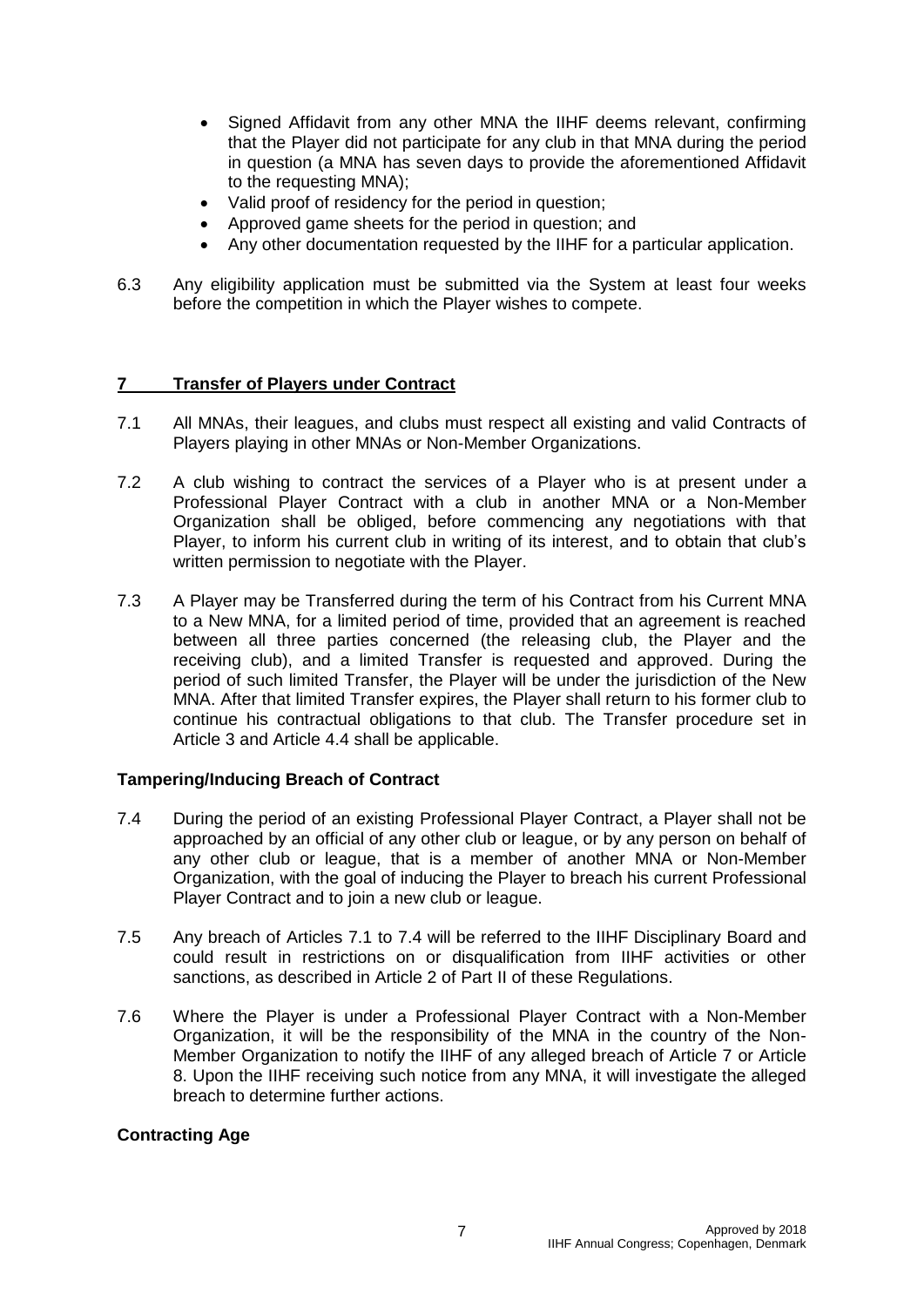7.7 With respect to the IIHF Transfer procedures, unless proof is shown through national laws to the contrary, the IIHF will view 18 years of age as the legal age of majority for Contract signing purposes.

#### **8 Transfers with Non-Member Organizations**

- 8.1 Player Transfers with Non-Member Organizations having a Transfer agreement with the IIHF will be executed following the conditions specified in that agreement.
- 8.2 Any Player competing in his Current MNA under a limited Transfer, who leaves that MNA to play in a Non-Member Organization, and who then wishes to return to play in any MNA, may only do so by obtaining a Transfer approved from his Current MNA at the time he left for the Non-Member Organization and his Home MNA.
- 8.3 Except in the circumstance described in Article 8.2, if a Player wishes to return from a Non-Member Organization to play in any MNA other than his Home MNA, his New MNA must request a Transfer, and his Home MNA must either approve or refuse that request.
- 8.4 If a Player wishes to return from a Non-Member Organization to play in his Home MNA, and Article 8.2 does not apply, no Transfer is required.

#### **National Hockey League (NHL) and American Hockey League (AHL)**

- 8.5 Notwithstanding anything in Articles 8.2 to 8.4, if the Non-Member Organization that the Player wishes to return from is either the NHL or the AHL, the following applies:
	- a) if the Player wishes to play in his Home MNA, that Home MNA must request a Transfer, which will be either approved or refused by the MNA where the NHL/AHL team is located;
	- b) if the Player wishes to play in any MNA other than his Home MNA, that MNA must request a Transfer, which will be either approved or refused by the Player's Home MNA and the MNA where the NHL/AHL team is located. If the Player's Home MNA is Hockey Canada or USA Hockey, only the approval of the Home MNA is required.

#### **Jurisdiction**

8.6 As a matter of clarification, any Player who wishes to transfer from a Non-Member Organization to a MNA will be subject to the IIHF Statutes & Bylaws and Regulations upon approval of the Transfer. Thus, these Regulations, including any sanctions, will apply to the Transfer of any such Player.

#### **9 Fees**

- 9.1 The IIHF Council will establish all fees associated with services rendered for a Transfer. Transfer fees shall be indicated in the Guidelines.
- 9.2 A Transfer service fee reflects the costs connected with the execution of the Transfer. The Current MNA shall not charge more than a CHF 500 service fee for the Transfer approval.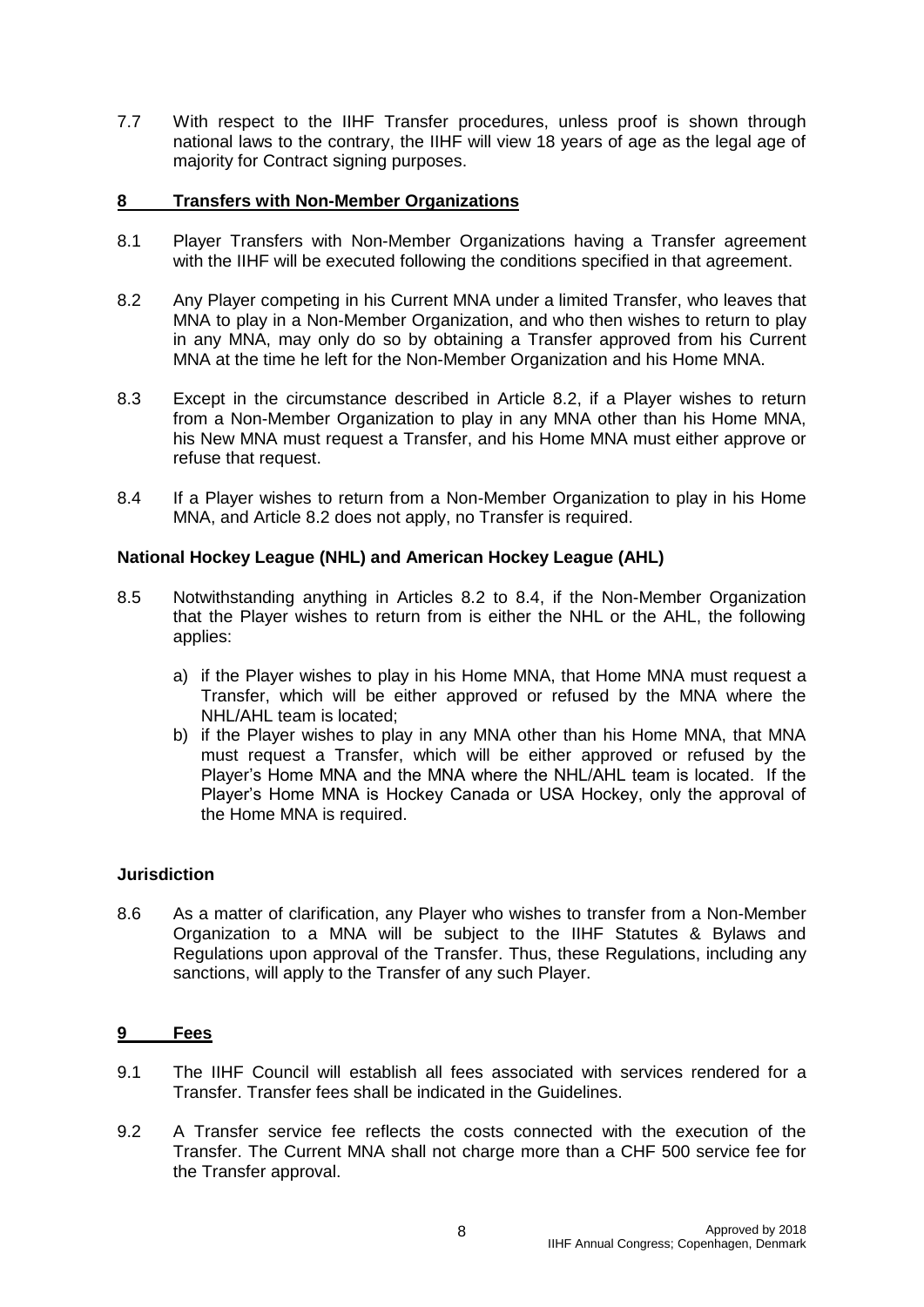- 9.3 All invoices, both IIHF and MNA, must be submitted once per year within 30 days of the IIHF Transfer Deadline indicated in Clause 4.7. MNAs must all pay invoices within 30 days of receipt or as indicated in the respective receipt, whichever is longer.
- 9.4 If the player has never registered before as an ice hockey player or has not been registered for more than 15 years and has proven his residency for 18 months in the country of the New MNA as well as the non-registration for more than 15 years, no costs will be charged for the transfer.

#### **10 Confidentiality and Access**

- 10.1 Member National Associations will keep all data obtained based on their access to the System strictly confidential and will take all reasonable measures and apply the highest degree of care in order to guarantee at all times complete confidentiality. Furthermore, MNAs will access the System and use the confidential information stored on it, exclusively for the purpose of executing Player Transfers in which they are directly involved.
- 10.2 Member National Associations will ensure that only authorized users have access to the System. Furthermore, MNAs will select, instruct and control the authorized users with the highest possible care.
- 10.3 Player data stored on the System is the joint property of the IIHF and the Player's Home MNA, and may not be used for any non-Transfer related purposes without the prior express written consent of the Home MNA and the IIHF.

#### **11 Release of a Player for National Team Games**

- 11.1 Any club that has registered a Player who is eligible under IIHF Bylaws to play for the national team of a MNA must, in the event that he is selected for one of its representative teams, release him to that MNA, irrespective of age and in accordance with these Regulations, which in this respect includes all Players whether Transferred or not.
- 11.2 This provision is binding for the following games between National Teams:

a) a total of nine National Team games per league season which take place during the four official IIHF Breaks.

b) in addition, any game in world championship, continental championship, Olympic competition and qualifications to such events; maximum 18 days for a senior event and 12 days for a junior event.

The period of release shall allow for training time. The extent of this training time shall be as follows:

a) for an international game - 48 hours.

- b) for an IIHF Championship Qualification Tournament 72 hours
- c) for an Olympic Winter Games Qualification Tournament 72 hours
- d) for an IIHF Championship 7 days
- e) for an Olympic Winter Games Tournament 7 days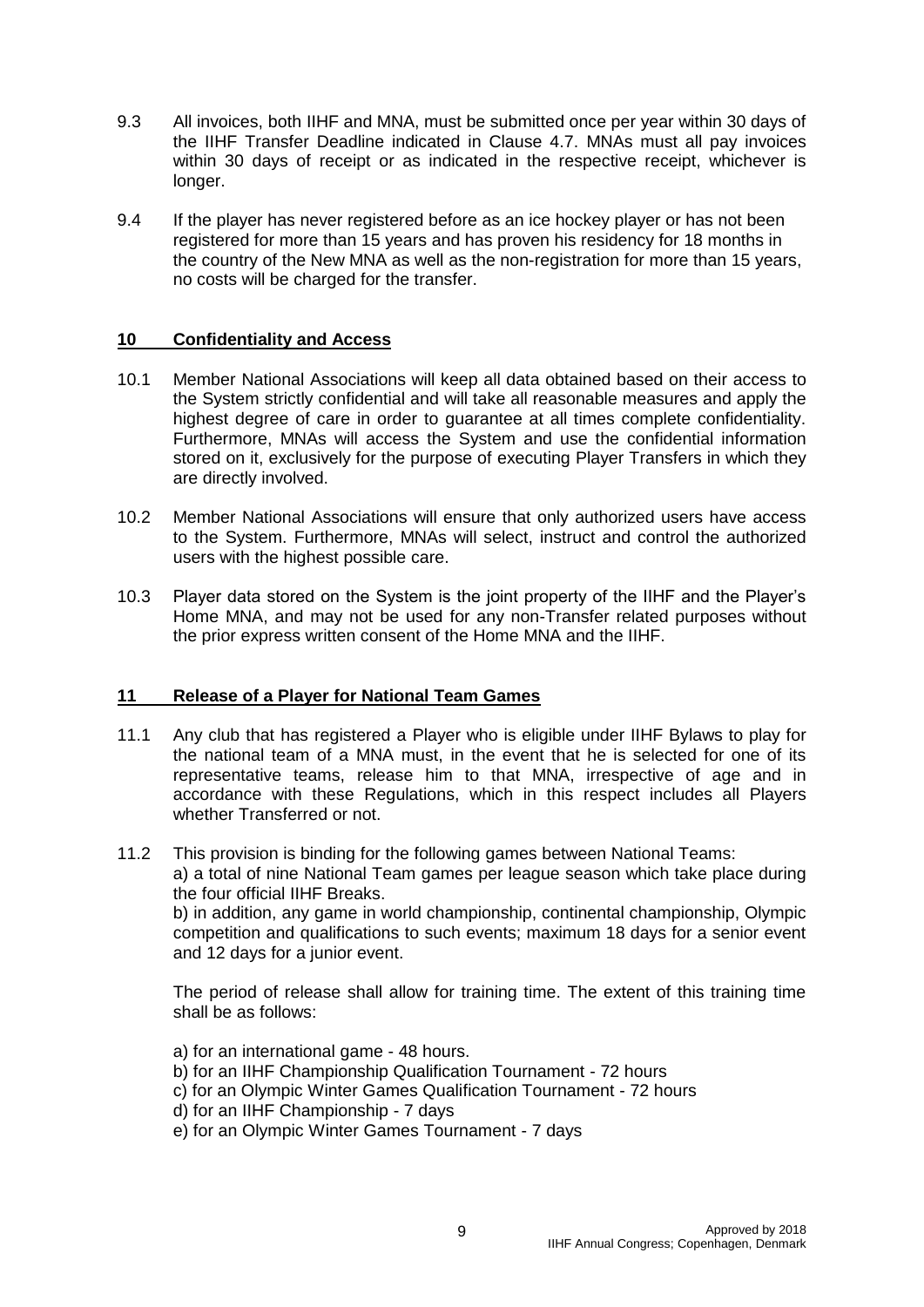The club and MNA concerned may agree to extend or to reduce the period of release. In any event, a Player is obliged to arrive at the game venue at least 48 hours before start of the game.

- 11.3 Any club which releases a Player shall not be entitled to any financial compensation, except any compensation agreed upon in the case of an extended period of release to that specified in article 11.2.
- 11.4 The MNA summoning a Player shall bear the travel costs actually incurred by the Player as a result of this summons.
- 11.5 The MNA summoning the Player shall be responsible for the payment of medical and health care insurance during the period which the Player is with the National Team in any specific activity. If, according to the IIHF Player Support Program, the IIHF has undertaken to compensate a MNA and/or its clubs for Player injuries, the IIHF will pay such compensation to the extent it has received cover under its relevant insurance policy. If the IIHF executes a payment to a MNA and/or its clubs according to the IIHF Player Support Program, the MNA shall, and shall ensure its clubs will, pay any taxes and duties, and fulfill any reporting and other obligation, that may arise as a consequence of any such payment.
- 11.6 Any Player registered with a club is obliged to respond affirmatively when called upon by the selecting MNA to play for one of its representative teams.
- 11.7 A MNA wishing to summon one of its Players must do so in writing at least 21 days before the date of the event for which the Player is required, and shall use its' best endeavors to advise clubs as early as possible during the season regarding when Players may be summoned over the course of the season.
- 11.8 A MNA which requests the assistance of the IIHF to obtain the release of a Player may do so only under the following two conditions:

a) the MNA with which the Player is registered must have been asked to intervene but without success

b) the case must have been submitted to the IIHF at least 14 days before the date of the game for which the Player has been summoned.

- 11.9 A Player who is unable to comply with a summons from the selecting MNA owing to injury or sickness shall, if the MNA so requires, agree to undergo a medical examination by a doctor of that MNA's choice.
- 11.10 A Player who has been summoned by his selecting MNA for one of its representative teams shall not be entitled to play for the club with which he is registered during the period for which he has been released or should have been released.
- 11.11 If a club refuses to release a Player or neglects to do so despite the provisions as specified above, the following sanctions shall be applied:

a) a fine

b) a caution, censure or suspension of the club concerned.

11.12 Any violation by a club of the restriction on playing under article 11.10 shall be subject to the following sanctions: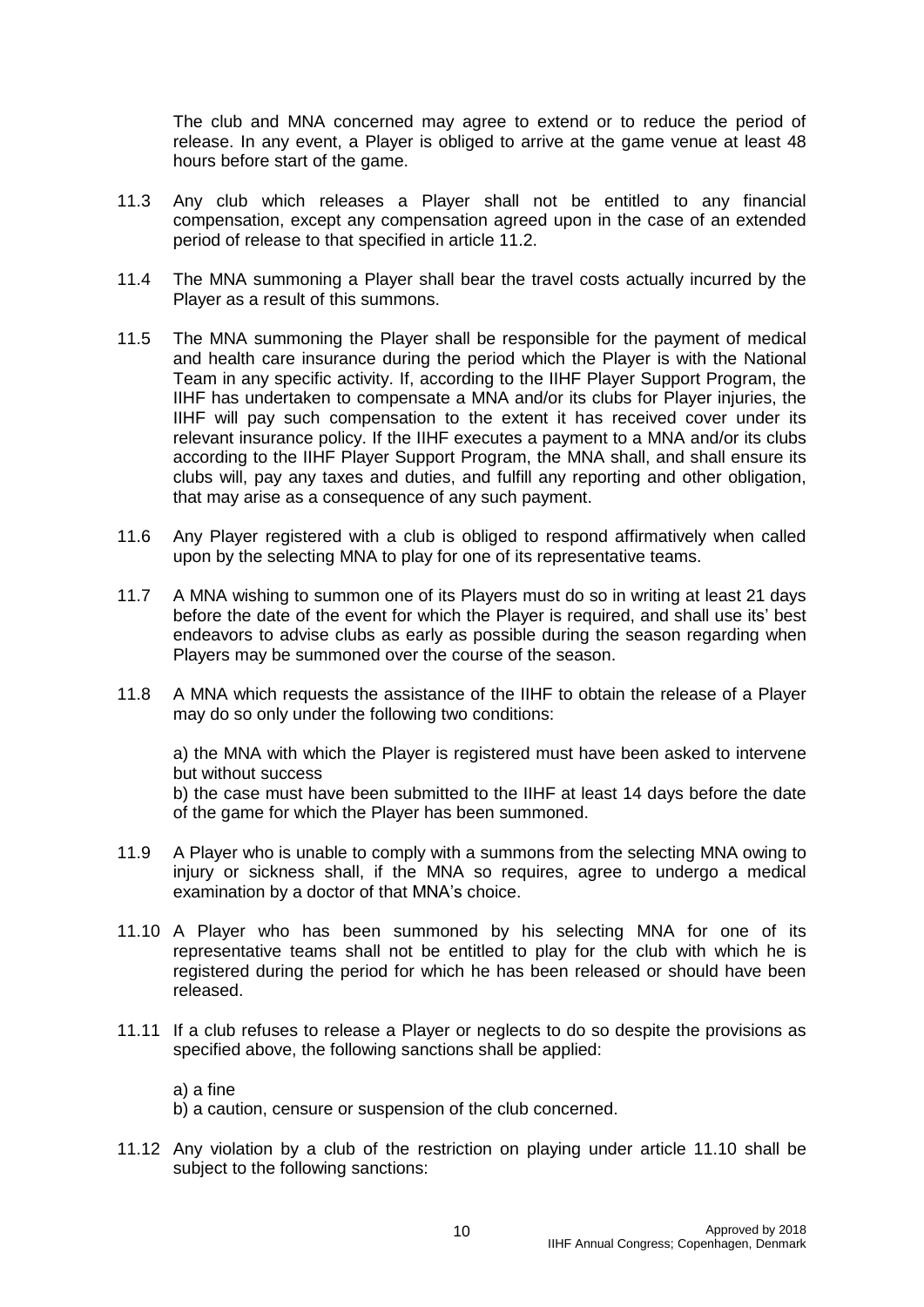a) all or part of the sanctions mentioned under article 11.11.

b) the MNA to which the club belongs shall declare the game or games, in which the Player took part, forfeit by the club concerned.

- 11.13 If the Player is Transferred to another club, the above obligations shall remain valid for the Player, his new club and the New MNA.
- 11.14 If, upon conclusion of a Transfer a special agreement was approved and signed concerning the release of the Player for games of his national representative team, the said agreement shall be uploaded by the MNA of that National Team to the Player's profile on the System.

# **II. Appeal Procedures and Disciplinary Provisions**

#### **1. Appeal Procedures**

#### **Appeal of Transfer Refusal**

- 1.1 A Player has the right to appeal the refusal of his Transfer. All appeal procedures shall be conducted via the System – Appeal Management.
- 1.2 The Player's New MNA, is entitled to appeal the Transfer refusal on behalf of the Player within seven days of receiving a refusal notification from the System. Any such appeal submission must specifically respond to the grounds for the refusal indicated by the Current MNA, and specify the reasons why the Transfer should be approved. The New MNA must upload all relevant documentation/evidence translated into English as part of its submission.
- 1.3 After receiving an appeal notification from the System, the Current MNA shall have seven days to provide a response to the Player's appeal, specifying the reasons why the transfer should be refused, including uploading onto the System all relevant documentation/evidence translated into English.
- 1.4 The IIHF shall assess whether it is necessary to provide both the Player's New MNA and the Current MNA the opportunity to make further written submissions or provide further documentation. The IIHF may grant longer deadlines for submitting an appeal or response when it determines that special circumstances exist.
- 1.5 No oral hearings will be conducted. The IIHF will make its decision based on the written arguments and evidence provided by the Current MNA and the Player's New MNA.
- 1.6 The IIHF will approve the Transfer should it ascertain that no reason provided in Part I Article 3.5 of these Regulations exists.

#### **Appeal of IIHF Transfer Decision**

1.7 Any IIHF Transfer decision may be appealed to the IIHF Disciplinary Board within seven days of the date of the decision. Such decisions shall remain in effect and shall not be stayed pending outcome of the appeal.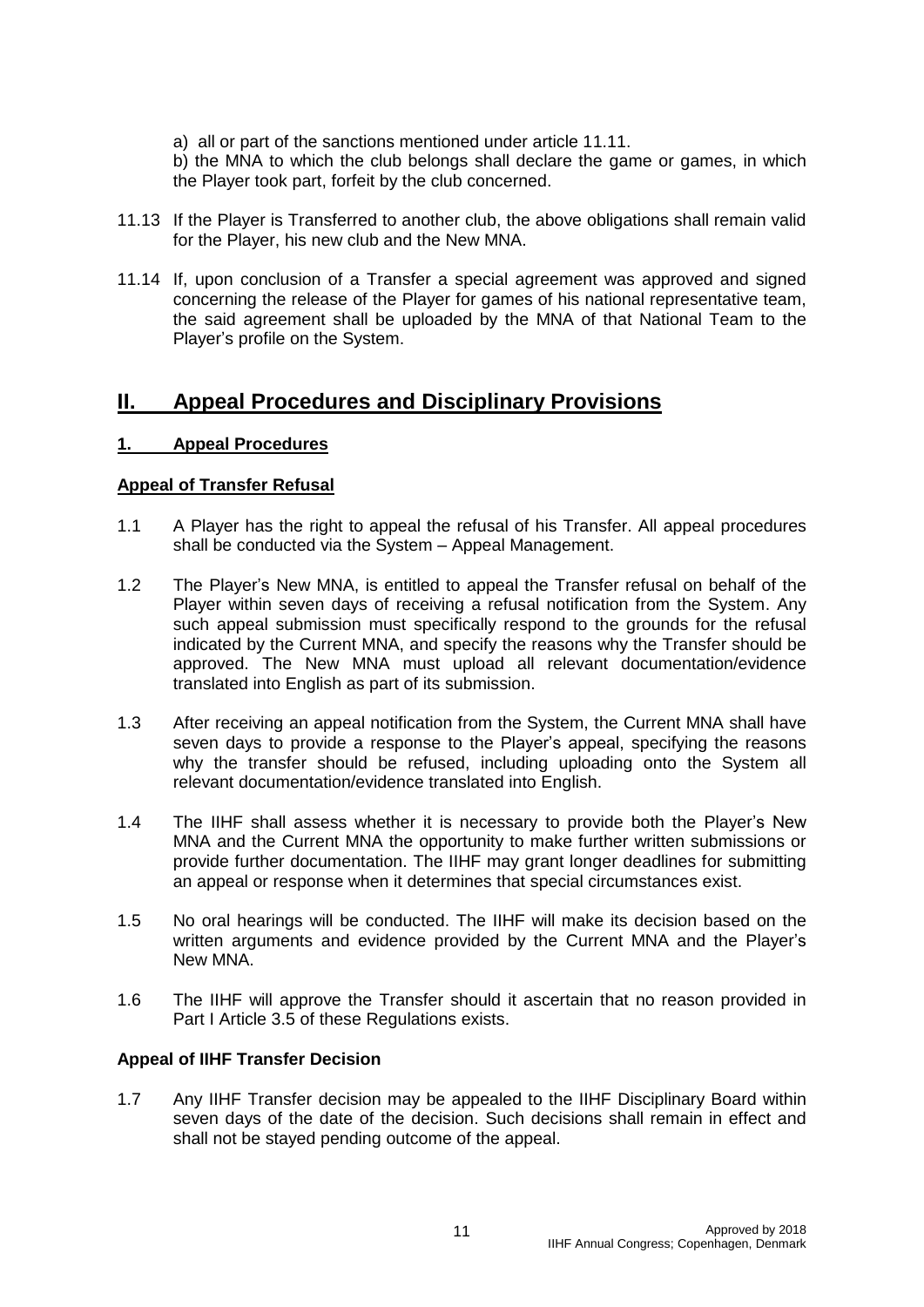- 1.8 A party wishing to appeal the IIHF's Transfer Decision shall submit his appeal brief together with the grounds for such appeal (appellant may object to inaccurate representation of the facts and/or wrong application of the law and/or wrong interpretation of facts/law and/or improper procedures) to the Disciplinary Board, along with CHF 1000. The IIHF will automatically deduct the CHF 1000 from a MNA's account if the fee is not paid within 10 days of the start of the appeal procedure.
- 1.9 Once received, the Disciplinary Board shall forward the appeal brief together with the grounds for such appeal to the opposing party. The opposing party shall have seven days in which to provide a response brief to the petition of appeal together with CHF 1000. If the opposing party does not provide a response brief within the seven days, the Disciplinary Board will make a decision on the appeal without the opposing party's arguments against such appeal.
- 1.10 The Disciplinary Board Procedures shall be conducted in accordance with the IIHF Disciplinary Code.
- 1.11 The Disciplinary Board will refund the CHF 1000 fee to the winning party. (The Disciplinary Board maintains wide discretion in the refunding of the appeal fee, such that if an original decision is reversed due to a significant amount of new evidence introduced in the appeal brief(s), the Disciplinary Board maintains the right to not refund or refund only a portion of the CHF 1000 fee.) The Disciplinary Board will not refund the CHF 1000 to the losing party. The Disciplinary Board will use the losing party's fee to cover the costs associated with the appeal procedure.

#### **Appeal of Disciplinary Board Decision**

1.12 Decisions of the IIHF Disciplinary Board may be appealed to the Court of Arbitration for Sport in Lausanne (according to IIHF Statutes & Bylaws). Time limits for such appeals shall be in accordance with the Code of Sports-Related Arbitration. The appeal decision shall remain in effect and shall not be stayed pending the outcome of the appeal.

#### **2. Disciplinary Provisions**

- 2.1 Any breach of these Regulations, related IIHF Bylaw provisions, and/or Guideline provisions, may be reported to the IIHF Disciplinary Board for possible disciplinary action.
- 2.2 Any party deemed by the IIHF to have raised an unsubstantiated objection to a Transfer may be referred to the Disciplinary Board for possible sanction.
- 2.3 Notwithstanding any contrary provisions of the IIHF Disciplinary Code, the IIHF Disciplinary Board is entitled to commence a proceeding and pronounce sanctions against any party which is under the jurisdiction of the IIHF and has committed a breach of these Regulations, related IIHF Bylaws and/or Guidelines.
- 2.4 All disciplinary proceedings shall be conducted in accordance with the IIHF Disciplinary Code.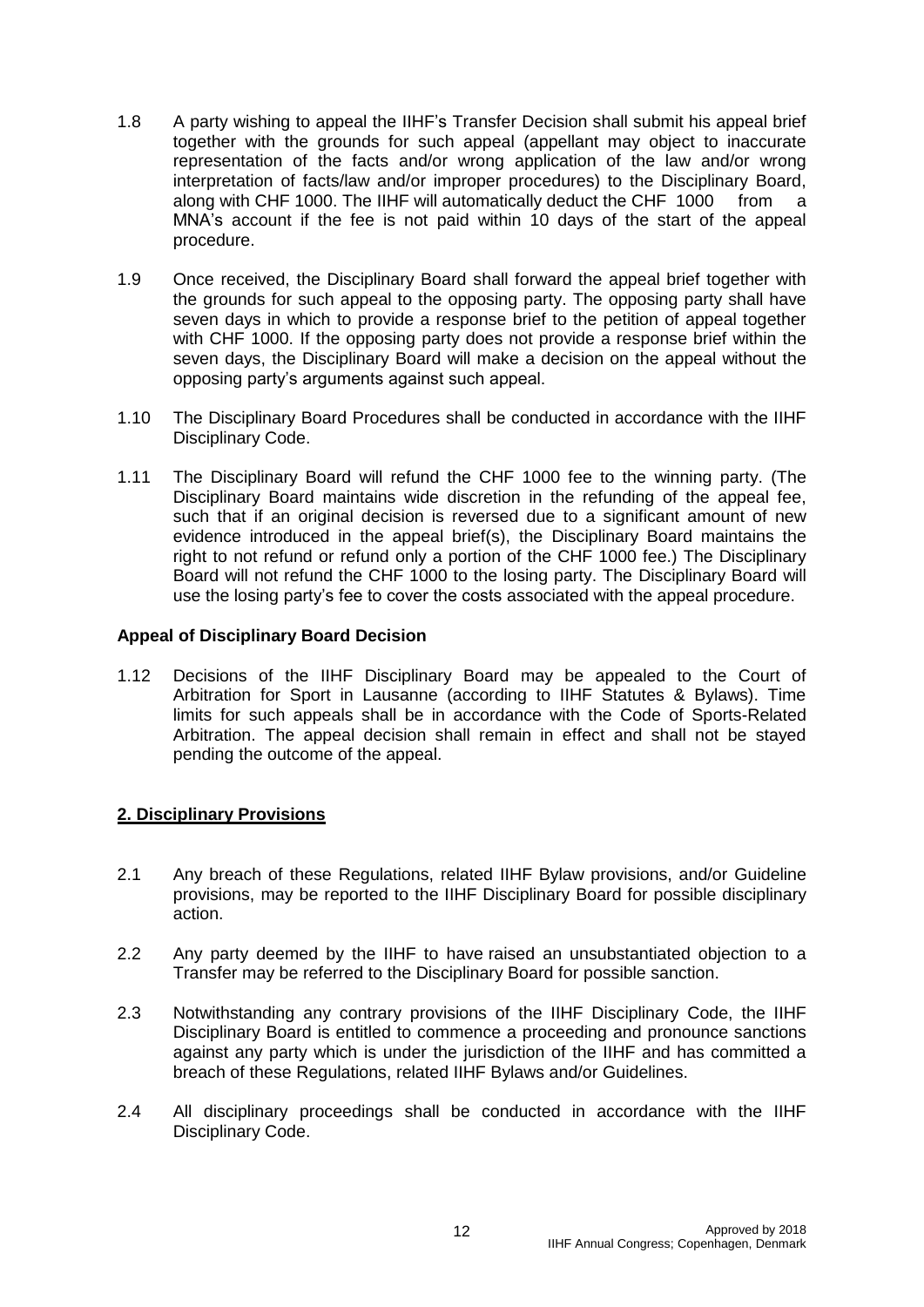- 2.5 If a Player plays in a New MNA without obtaining an approved Transfer, the following will apply:
	- The IIHF shall sanction the New MNA of the Player with a fine of CHF 5'000., and will request that the MNA advise the club that the Player must stop playing until he obtains a Transfer. The MNA shall have the right to appeal the IIHF's decision to the Disciplinary Board within seven days of that decision.
	- Should the Player continue to play without an approved Transfer, the matter will be submitted to the IIHF Disciplinary Board. The following sanctions shall be applied by the IIHF Disciplinary Board:
		- Member National Association: Fine of minimum CHF 5'000.- and up to CHF 150'000.- (maximum) per game the Player played without an approved Transfer since the IIHF General Secretary's intervention.
		- Club: Ban on Transfers (during Transfer period) for a minimum of three months and up to 24 months (maximum).
		- Player: Suspension from IIHF Competitions for a minimum of one year and up to three years (maximum).

In exceptional circumstances, the IIHF Disciplinary Board may abstain from sanctioning any party.

#### **3. Breach of Professional Player Contracts**

3.1 Sporting sanctions shall be imposed on Players found to be in breach of Professional Player Contract.

The sanction shall be a four-month suspension on playing in official national and international games during playing periods. These sporting sanctions shall take effect from the date as directed by the IIHF in its communication. In the case of aggravating circumstances, the IIHF may decide upon further disciplinary measures. The total period of suspension shall never exceed six months of playing periods.

If a Player is found in breach of a Professional Player Contract, he must either: (a) go back to his former club, or (b) obtain a release from his former club. If neither action is taken within two weeks, sporting sanctions will take effect. The two-week time period starts to run from the date of the decision determining that a breach of the Professional Player Contract has occurred.

- 3.2 The IIHF shall impose a one season ban on Transfers for any club found to have induced a breach of a Professional Player Contract. It shall be presumed, unless established to the contrary, that any club signing a Player who has breached his Professional Player Contract has induced that Player to commit a breach. The period of ban shall commence on the day the IIHF communicates its decision and last until the same date of the following season. In the case of aggravating circumstances, the IIHF may decide upon further disciplinary measures.
- 3.3 Any person or body subject to the IIHF Statutes & Bylaws and Regulations who acts in a manner designed to induce a breach of a Professional Player Contract between a Player and a club in order to facilitate the Transfer of the Player shall be subject to disciplinary measures by the IIHF Disciplinary Board.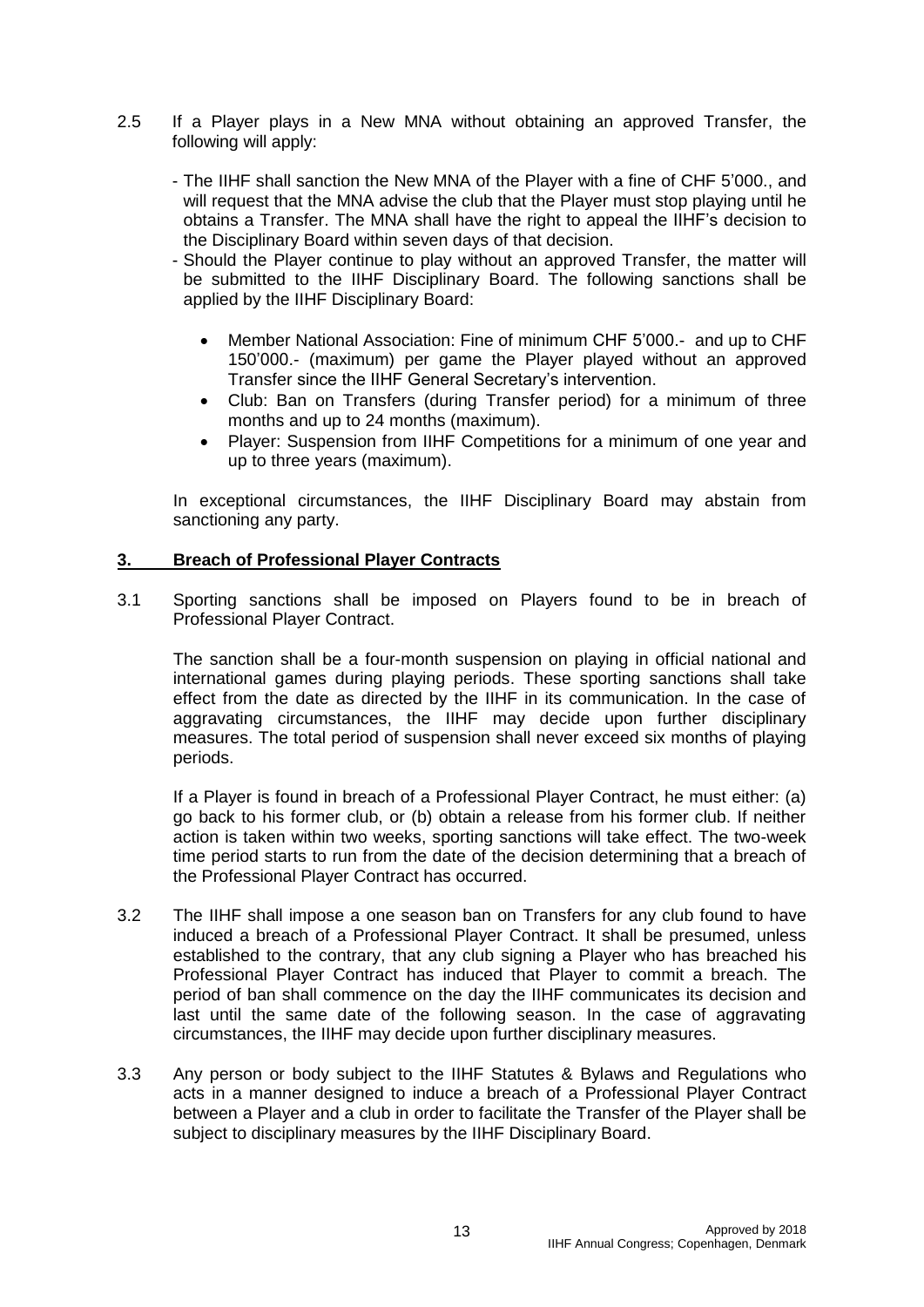3.4 These Regulations do not prevent any party from seeking appropriate compensation and other remedies before a competent body (such as civil courts or arbitration panels).

#### **4. Enforcement**

Any sanction against Players or clubs which cannot be enforced due to the fact that a Player or club has joined a Non-Member Organization shall be enforced at the time when the Player or club wishes to return to a MNA.